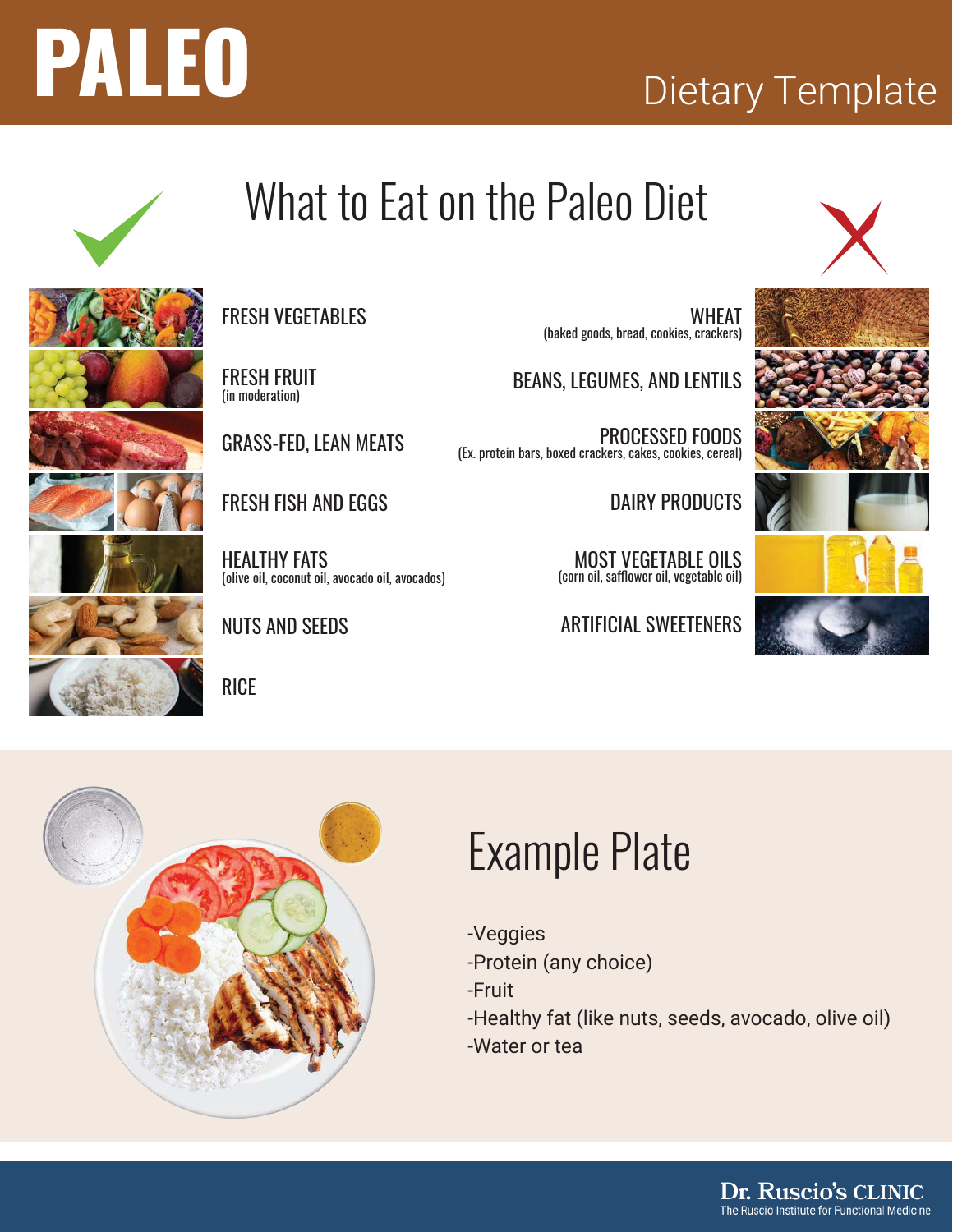# Eat Liberally

#### • Meat and poultry.

Emphasize beef and lamb, but also pork, chicken, turkey, duck and wild game like venison, ostrich, etc. Organic and free-range is always preferable

#### **· Organ meats (especially liver).**

Liver is the most nutrient-dense food on the planet. If you don't like the taste of liver, one good trick is to put one chicken liver in each cube of an ice cube tray and freeze them. Then, when you're making any meat dish, dice up one chicken liver and add it to the meat.

#### **· Bone broth soups.**

It's essential to balance your intake of muscle meats and organ meats with homemade bone broths. Bone broths are rich in glycine, and amino acid found in collagen, which is a protein important in maintaining a healthy gut lining.

 $\cdot$  Fish

Especially fatty fish like salmon, mackerel and herring. Wild is preferable. You need to eat three 6 oz. servings of fatty fish per week to balance your omega-6 to omega-3 ratio.

 $\cdot$  Eggs.

Preferably free-range and organic.

#### **· Starchy tubers.**

Yams, sweet potatoes, yuca/manioc, taro, lotus root, etc.

#### • Non-starchy vegetables.

Cooked and raw.

If you have some digestive symptoms, you may do better with vegetables that are lightly steamed rather than raw, as this makes them softer and easier to digest.

#### **EXEC** Fermented vegetables and fruits.

Sauerkraut, kim chi, beet kvass, coconut kefir, etc. These are excellent for gut health.

#### **· Traditional fats.**

Coconut oil, palm oil, lard, duck fat, beef tallow and olive oil. Olives, avocados and coconuts (including coconut milk).

- **· Nuts and Seeds.**
- · Spices.

Sea salt and spices can add plenty of flavor to a dish

## Eat in Moderation

#### **· Processed meat.**

Sausage, bacon and jerky.

#### $\cdot$  Whole fruit.

Approximately 1-3 servings per day, depending on your blood sugar balance. Favor low sugar fruits like berries and peaches over tropical fruits, apples & pears.

#### **Coffee and black tea.**

Black, or with coconut milk.

#### **· Dark chocolate.**

70% cacao or higher; in small amounts (i.e. about the size of a silver dollar per serving) is permitted.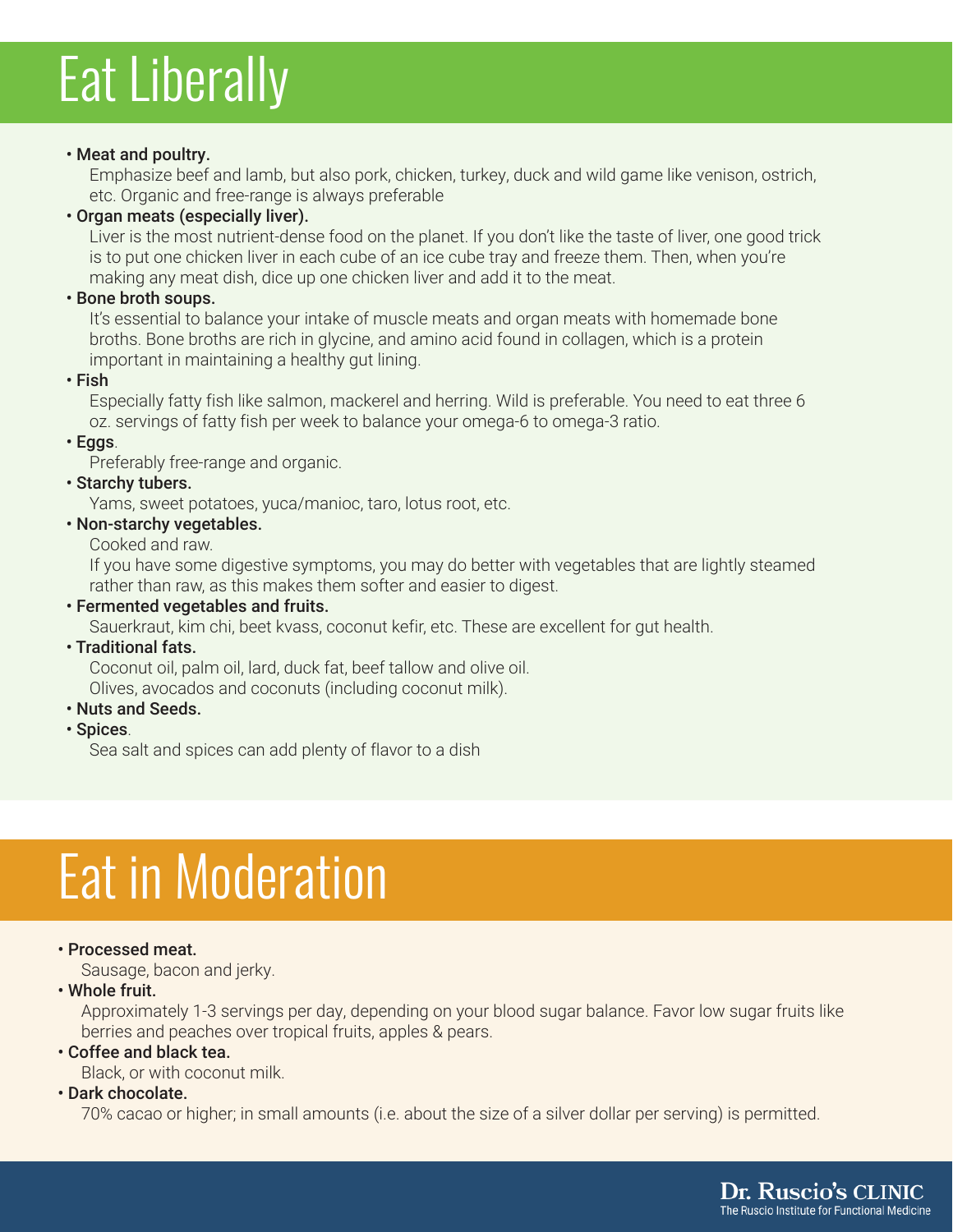#### • Vinegar.

Apple cider vinegar is especially well-tolerated. 1 tsp of apple cider vinegar in between meals can reduce bloating by keeping overgrowth of bacteria and yeast down.

#### **· Restaurant food.**

The main problem with eating out is that restaurants cook with industrial seed oils, which wreak havoc on the body and cause serious inflammation. You don't need to become a cave dweller, but it's best to limit eating out as much as possible during this initial period.

#### **· Legumes.**

Including beans of all kinds (soy, black, kidney, pinto, etc.), peas, lentils and peanuts. This is in the gray area for us. Watch your symptoms and listen to your body when consuming legumes

#### ï Concentrated sweeteners, real or artificial.

Including sugar, high fructose corn syrup, maple syrup, honey, agave, brown rice syrup, Splenda, Equal, Nutrasweet, xylitol, stevia, etc.

## Avoid Completely

#### • Dairy.

Including butter, cheese, yogurt, milk, cream & any dairy product that comes from a cow, goat or sheep.

#### **· Grains.**

Including bread or any gluten-free pseudo grains like sorghum, teff, quinoa, amaranth, buckwheat, etc.

#### **· Processed or refined foods.**

As a general rule, if it comes in a bag or a box, don't eat it. This also includes highly processed "health foods" like protein powder, energy bars, dairy-free creamers, etc.

#### **· Industrial seed oils.**

Soybean, corn, safflower, sunflower, cottonseed, canola, etc. Read labels - seed oils are in almost all processed, packaged and refined foods (which you should be mostly avoiding anyway).

#### **Sodas and diet sodas.**

All forms.

#### · Alcohol.

In any form. (It's only for 2-4 weeks!)

#### **· Processed sauces and seasonings.**

Soy sauce, tamari, and other processed seasonings and sauces (which often have sugar, soy, gluten, or all of the above).